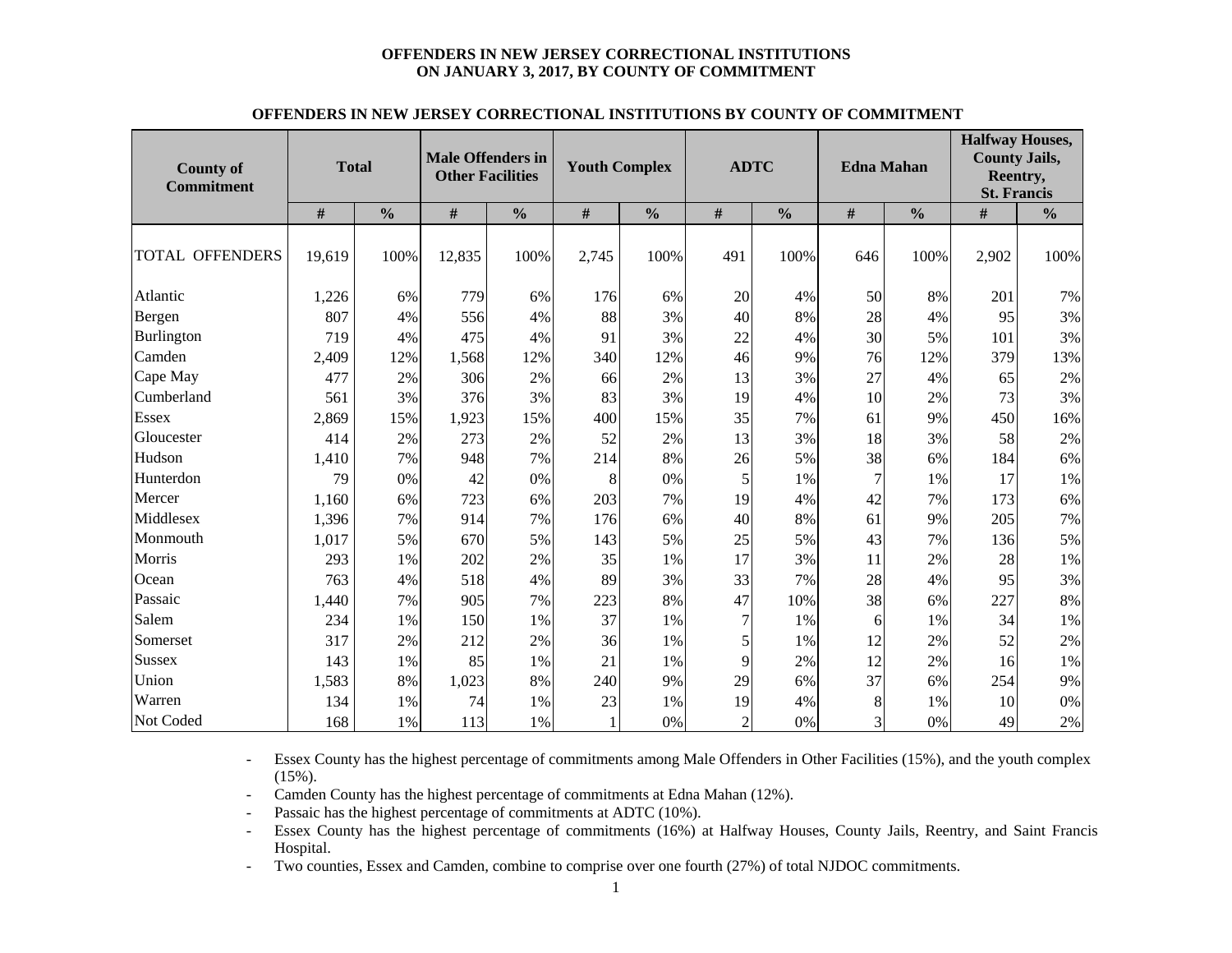# **Prison Complex Offenders By County Of Commitment**

| <b>Institution</b>               | <b>Total</b>  | Atl                     | <b>Ber</b> | <b>Burl</b> | Cam            | Cape<br><b>May</b> | Cum            | <b>Ess</b> | Glou     | Hud       | Hunt                 | <b>Mer</b> | <b>Mid</b> | Mon                  | Mor                           | Oc       | Pas            | Sal            | <b>Som</b> | <b>Sus</b>         | <b>Un</b>  | War            | <b>Not</b><br>Coded     |
|----------------------------------|---------------|-------------------------|------------|-------------|----------------|--------------------|----------------|------------|----------|-----------|----------------------|------------|------------|----------------------|-------------------------------|----------|----------------|----------------|------------|--------------------|------------|----------------|-------------------------|
| <b>Bayside</b>                   |               |                         |            |             |                |                    |                |            |          |           |                      |            |            |                      |                               |          |                |                |            |                    |            |                |                         |
| <b>Main</b>                      | 1,143<br>100% | 71<br>6%                | 32<br>3%   | 39<br>3%    | 185<br>16%     | 35<br>3%           | 38<br>3%       | 149<br>13% | 30<br>3% | 85<br>7%  | $\overline{2}$<br>0% | 70<br>6%   | 75<br>7%   | 56<br>5%             | 11<br>1%                      | 42<br>4% | 91<br>8%       | 12<br>1%       | 13<br>1%   | 9<br>1%            | 92<br>8%   | 6<br>1%        | $\mathbf 0$<br>0%       |
|                                  |               |                         |            |             |                |                    |                |            |          |           |                      |            |            |                      |                               |          |                |                |            |                    |            |                |                         |
| <b>Bayside</b>                   | 512           | 27                      | 16         | 19          | 89             | 18                 | 12             | 78         | 18       | 29        | 1                    | 28         | 40         | 31                   | 5                             | 19       | 29             | 6              | 12         | 5                  | 29         | 1              | 0                       |
| Farm                             | 100%          | 5%                      | 3%         | 4%          | 17%            | 4%                 | 2%             | 15%        | 4%       | 6%        | 0%                   | 5%         | 8%         | 6%                   | 1%                            | 4%       | 6%             | 1%             | 2%         | 1%                 | 6%         | 0%             | 0%                      |
|                                  |               |                         |            |             |                |                    |                |            |          |           |                      |            |            |                      |                               |          |                |                |            |                    |            |                |                         |
| <b>Bayside</b>                   | 254           | 15                      | 7          | 10          | 42             | 6                  | $\overline{7}$ | 29         | 2        | 21        |                      | 19         | 23         | 12                   | 3                             | 11       | 18             | $\overline{c}$ | 7          | 0                  | 17         | $\overline{2}$ | $\mathbf 0$             |
| Ancora                           | 100%          | 6%                      | 3%         | 4%          | 17%            | 2%                 | 3%             | 11%        | 1%       | 8%        | 0%                   | 7%         | 9%         | 5%                   | 1%                            | 4%       | 7%             | 1%             | 3%         | 0%                 | 7%         | 1%             | 0%                      |
|                                  |               |                         |            |             |                |                    |                |            |          |           |                      |            |            |                      |                               |          |                |                |            |                    |            |                |                         |
| <b>Bayside Total</b>             | 1,909         | 113                     | 55         | 68          | 316            | 59                 | 57             | 256        | 50       | 135       | 4                    | 117        | 138        | 99                   | 19                            | 72       | 138            | 20             | 32         | 14                 | 138        | $\overline{9}$ | $\mathbf 0$             |
|                                  | 100%          | 6%                      | 3%         | 4%          | 17%            | 3%                 | 3%             | 13%        | 3%       | 7%        | 0%                   | 6%         | 7%         | 5%                   | 1%                            | 4%       | 7%             | 1%             | 2%         | 1%                 | 7%         | 0%             | 0%                      |
|                                  |               |                         |            |             |                |                    |                |            |          |           |                      |            |            |                      |                               |          |                |                |            |                    |            |                |                         |
| <b>CRAF</b><br><b>Jones Farm</b> | 149           | 3                       | 17<br>11%  | 8           | 21             | 8                  | 4              | 6          | 4        | 4         | 1                    | 13         | 18         | $\overline{7}$<br>5% | $\overline{\mathbf{c}}$<br>1% | 6        | 10             | 3              | 1          | $\mathbf 0$<br>0%  | 13         | $\overline{0}$ | $\mathbf 0$             |
|                                  | 100%          | 2%                      |            | 5%          | 14%            | 5%                 | 3%             | 4%         | 3%       | 3%        | 1%                   | 9%         | 12%        |                      |                               | 4%       | 7%             | 2%             | 1%         |                    | 9%         | 0%             | 0%                      |
| <b>CRAF</b>                      | 578           | 28                      | 17         | 24          | 64             | 19                 | 24             | 66         | 16       | 44        | $\overline{c}$       | 34         | 41         | 39                   | 10                            | 23       | 61             | 8              | 11         | 3                  | 37         | 3              | 4                       |
| <b>Reception</b>                 | 100%          | 5%                      | 3%         | 4%          | 11%            | 3%                 | 4%             | 11%        | 3%       | 8%        | 0%                   | 6%         | 7%         | 7%                   | 2%                            | 4%       | 11%            | 1%             | 2%         | 1%                 | 6%         | 1%             | 1%                      |
|                                  |               |                         |            |             |                |                    |                |            |          |           |                      |            |            |                      |                               |          |                |                |            |                    |            |                |                         |
| <b>CRAF Total</b>                | 727           | 31                      | 34         | 32          | 85             | 27                 | 28             | 72         | 20       | 48        | 3                    | 47         | 59         | 46                   | 12                            | 29       | 71             | 11             | 12         | 3                  | 50         | 3              | $\overline{\mathbf{4}}$ |
|                                  | 100%          | 4%                      | 5%         | 4%          | 12%            | 4%                 | 4%             | 10%        | 3%       | 7%        | 0%                   | 6%         | 8%         | 6%                   | 2%                            | 4%       | 10%            | 2%             | 2%         | 0%                 | 7%         | $0\%$          | 1%                      |
| <b>East Jersey</b>               |               |                         |            |             |                |                    |                |            |          |           |                      |            |            |                      |                               |          |                |                |            |                    |            |                |                         |
| Main                             | 1,173         | 56                      | 48         | 30          | 98             | 7                  | 29             | 236        | 14       | 103       |                      | 60         | 94         | 72                   | 22                            | 34       | 89             | 6              | 25         | 8                  | 123        | 6              | 12                      |
|                                  | 100%          | 5%                      | 4%         | 3%          | 8%             | 1%                 | 2%             | 20%        | 1%       | 9%        | 0%                   | 5%         | 8%         | 6%                   | 2%                            | 3%       | 8%             | 1%             | 2%         | 1%                 | 10%        | 1%             | 1%                      |
| <b>East Jersey</b>               |               |                         |            |             |                |                    |                |            |          |           |                      |            |            |                      |                               |          |                |                |            |                    |            |                |                         |
| Camp                             | 30            | $\overline{\mathbf{c}}$ | 1          | 0           | $\overline{c}$ | $\Omega$           | 1              | 8          | $\Omega$ | 1         | 0                    | 1          | 5          | 0                    | 0                             | 3        | $\overline{2}$ | 0              |            | $\Omega$           | 3          | $\mathbf 0$    | $\mathbf 0$             |
|                                  | 100%          | 7%                      | 3%         | 0%          | 7%             | 0%                 | 3%             | 27%        | 0%       | 3%        | 0%                   | 3%         | 17%        | 0%                   | 0%                            | 10%      | 7%             | 0%             | 3%         | 0%                 | 10%        | 0%             | 0%                      |
|                                  |               |                         |            |             |                |                    |                |            |          |           |                      |            |            |                      |                               |          |                |                |            |                    |            |                |                         |
| <b>East Jersey Total</b>         | 1,203<br>100% | 58<br>5%                | 49<br>4%   | 30<br>2%    | 100<br>8%      | 7<br>1%            | 30<br>2%       | 244<br>20% | 14<br>1% | 104<br>9% | 0%                   | 61<br>5%   | 99<br>8%   | 72<br>6%             | 22<br>2%                      | 37<br>3% | 91<br>8%       | 6<br>0%        | 26<br>2%   | 8<br>$\frac{9}{6}$ | 126<br>10% | 6<br>0%        | 12<br>1%                |
|                                  |               |                         |            |             |                |                    |                |            |          |           |                      |            |            |                      |                               |          |                |                |            |                    |            |                |                         |
|                                  |               |                         |            |             |                |                    |                |            |          |           |                      |            |            |                      |                               |          |                |                |            |                    |            |                |                         |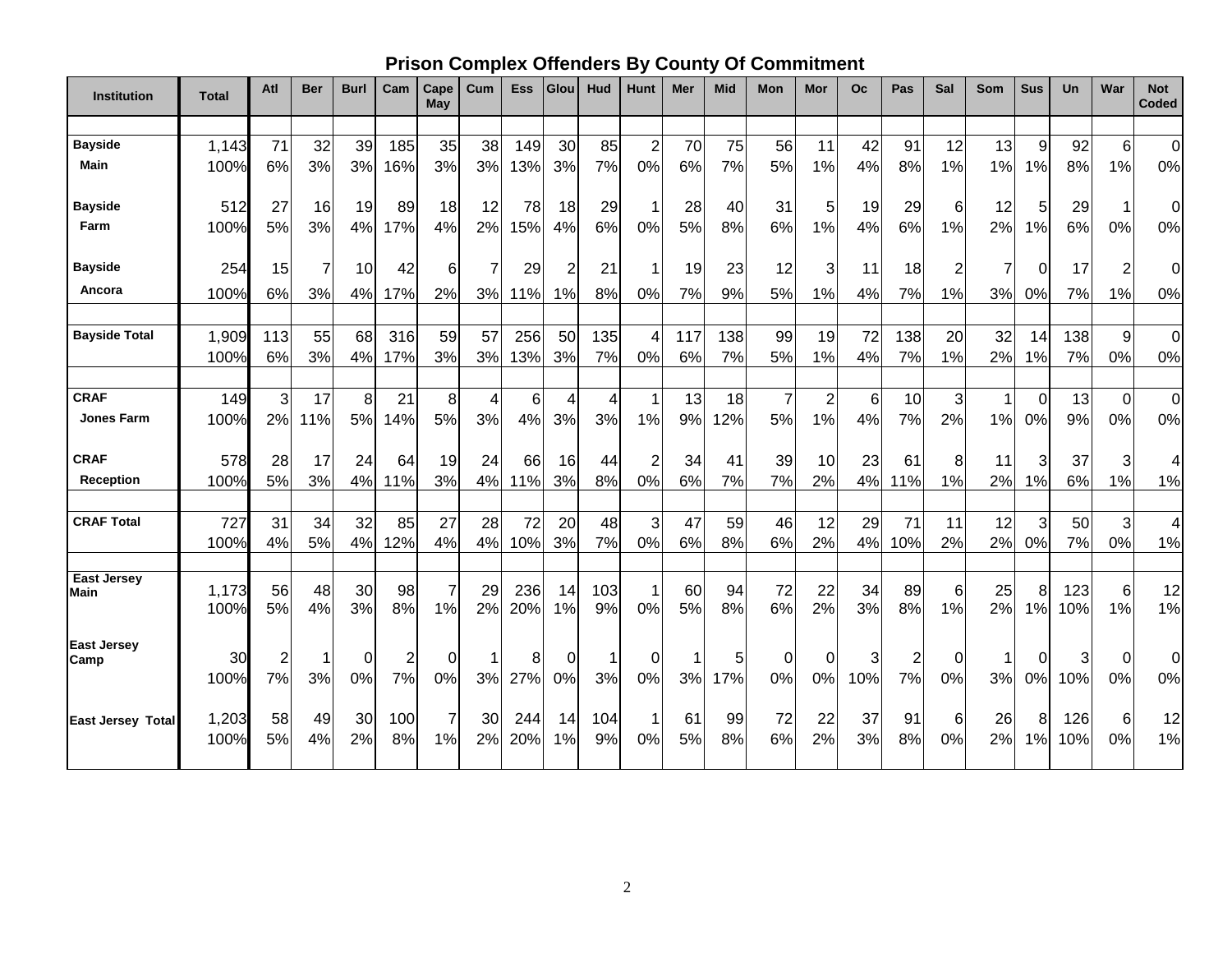# **Prison Complex Offenders By County Of Commitment**

| <b>Institution</b>                                  | <b>Total</b> | Atl | <b>Ber</b> | <b>Burl</b> | Cam   | Cape<br>May | Cum | <b>Ess</b> | Glou | Hud | <b>Hunt</b>    | Mer | <b>Mid</b> | <b>Mon</b> | Mor | O <sub>c</sub> | Pas | Sal | <b>Som</b> | <b>Sus</b> | Un    | War | <b>Not</b><br>Coded |
|-----------------------------------------------------|--------------|-----|------------|-------------|-------|-------------|-----|------------|------|-----|----------------|-----|------------|------------|-----|----------------|-----|-----|------------|------------|-------|-----|---------------------|
|                                                     |              |     |            |             |       |             |     |            |      |     |                |     |            |            |     |                |     |     |            |            |       |     |                     |
| <b>NJ State Prison</b>                              | 1,587        | 103 | 84         | 68          | 141   | 26          | 57  | 263        | 18   | 110 | $\overline{7}$ | 96  | 93         | 77         | 26  | 61             | 90  | 9   | 22         | 10         | 142   | 6   | 78                  |
|                                                     | 100%         | 6%  | 5%         | 4%          | 9%    | 2%          | 4%  | 17%        | 1%   | 7%  | 0%             | 6%  | 6%         | 5%         | 2%  | 4%             | 6%  | 1%  | 1%         | 1%         | 9%    | 0%  | 5%                  |
|                                                     |              |     |            |             |       |             |     |            |      |     |                |     |            |            |     |                |     |     |            |            |       |     |                     |
| <b>Northern</b>                                     | 2,037        | 73  | 112        | 42          | 107   | 22          | 29  | 505        | 12   | 215 | 5              | 92  | 157        | 86         | 46  | 64             | 181 | 5   | 42         | 12         | 219   | 6   | 5                   |
| <b>Main</b>                                         | 100%         | 4%  | 5%         | 2%          | 5%    | 1%          | 1%  | 25%        | 1%   | 11% | 0%             | 5%  | 8%         | 4%         | 2%  | 3%             | 9%  | 0%  | 2%         | 1%         | 11%   | 0%  | 0%                  |
| <b>Northern</b>                                     | 341          | 24  | 14         | 14          | 56    | 8           | 11  | 46         | 9    | 26  | 1              | 19  | 24         | 21         | 3   | 13             | 22  | 4   | 2          | 3          | 18    |     | 2                   |
| Ad Seg Male                                         | 100%         | 7%  | 4%         | 4%          | 16%   | 2%          | 3%  | 13%        | 3%   | 8%  | 0%             | 6%  | 7%         | 6%         | 1%  | 4%             | 6%  | 1%  | 1%         | 1%         | 5%    | 0%  | 1%                  |
| <b>Northern Total</b>                               | 2,378        | 97  | 126        | 56          | 163   | 30          | 40  | 551        | 21   | 241 | 6              | 111 | 181        | 107        | 49  | 77             | 203 | 9   | 44         | 15         | 237   |     | $\overline{7}$      |
|                                                     | 100%         | 4%  | 5%         | 2%          | 7%    | 1%          | 2%  | 23%        | 1%   | 10% | 0%             | 5%  | 8%         | 4%         | 2%  | 3%             | 9%  | 0%  | 2%         | 1%         | 10%   | 0%  | 0%                  |
|                                                     |              |     |            |             |       |             |     |            |      |     |                |     |            |            |     |                |     |     |            |            |       |     |                     |
| Southern                                            | 1,689        | 120 | 67         | 73          | 253   | 72          | 54  | 184        | 47   | 115 | 10             | 91  | 109        | 96         | 27  | 89             | 116 | 27  | 23         | 8          | 97    | 11  | $\mathbf 0$         |
|                                                     | 100%         | 7%  | 4%         | 4%          | 15%   | 4%          | 3%  | 11%        | 3%   | 7%  | 1%             | 5%  | 6%         | 6%         | 2%  | 5%             | 7%  | 2%  | 1%         | 0%         | 6%    | 1%  | 0%                  |
|                                                     |              |     |            |             |       |             |     |            |      |     |                |     |            |            |     |                |     |     |            |            |       |     |                     |
| <b>South Woods</b>                                  | 3,342        | 257 | 141        | 148         | 510   | 85          | 110 | 353        | 103  | 195 | 11             | 200 | 235        | 173        | 47  | 153            | 196 | 68  | 53         | 27         | 233   | 32  | 12                  |
|                                                     | 100%         | 8%  | 4%         | 4%          | 15%   | 3%          | 3%  | 11%        | 3%   | 6%  | 0%             | 6%  | 7%         | 5%         | 1%  | 5%             | 6%  | 2%  | 2%         | $1\%$      | 7%    | 1%  | 0%                  |
| <b>Subtotal</b>                                     | 12,835       | 779 | 556        | 475         | 1,568 | 306         | 376 | 1,923      | 273  | 948 | 42             | 723 | 914        | 670        | 202 | 518            | 905 | 150 | 212        | 85         | 1,023 | 74  | 113                 |
| <b>Male Offenders in</b><br><b>Other Facilities</b> | 100%         | 6%  | 4%         | 4%          | 12%   | 2%          | 3%  | 15%        | 2%   | 7%  | 0%             | 6%  | 7%         | 5%         | 2%  | 4%             | 7%  | 1%  | 2%         | 1%         | 8%    | 1%  | 1%                  |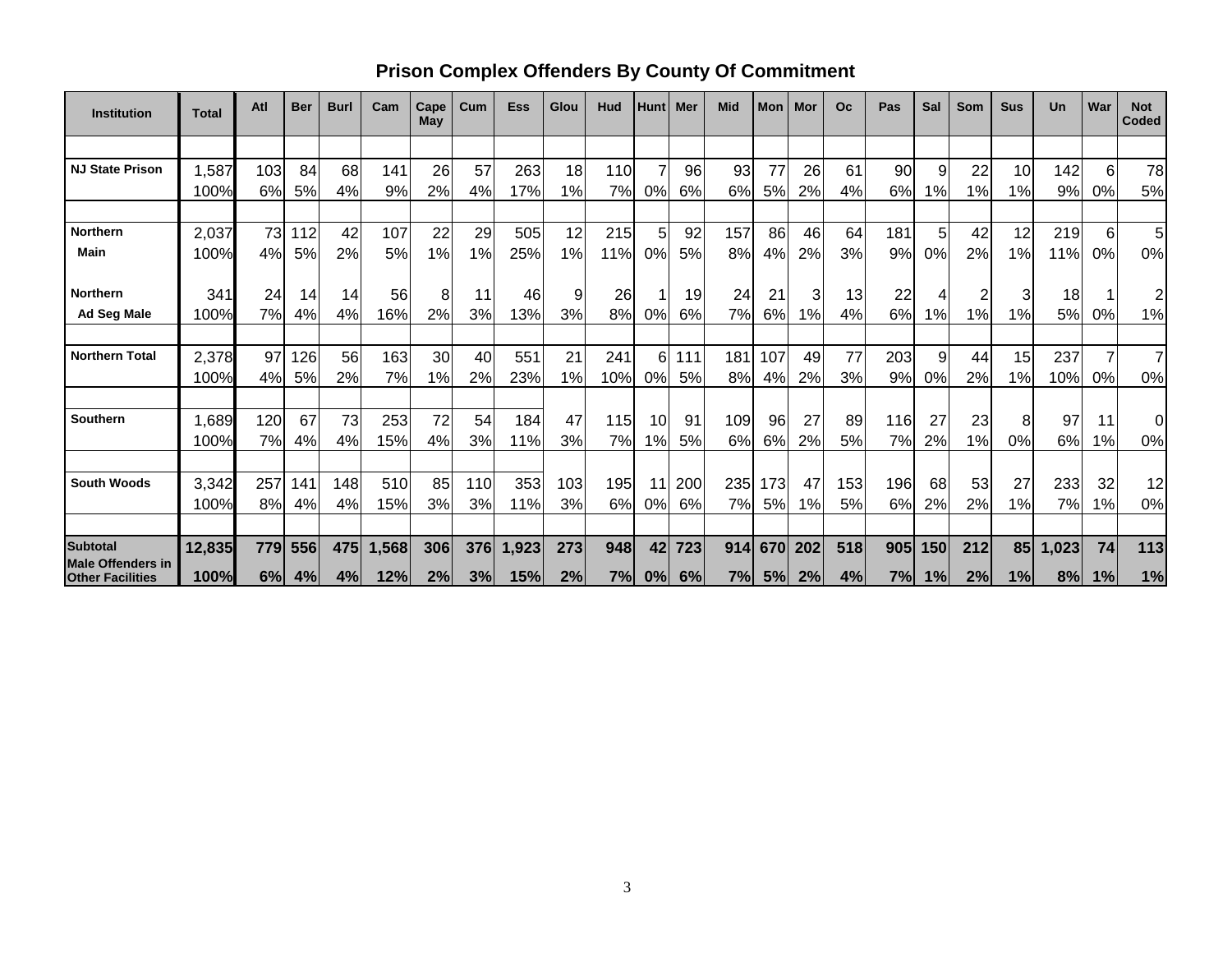| <b>Institution</b>    | Total  | Atl | <b>Ber</b> | <b>Burl</b> | Cam   | Cape<br>May | Cum             | <b>Ess</b> | <b>Glou</b> | Hud   | <b>Hunt</b>     | Mer | <b>Mid</b> | Mon | Mor | <b>Oc</b> | Pas | Sal        | <b>Som</b> | <b>Sus</b> | <b>Un</b> | War | <b>Not</b><br>Coded |
|-----------------------|--------|-----|------------|-------------|-------|-------------|-----------------|------------|-------------|-------|-----------------|-----|------------|-----|-----|-----------|-----|------------|------------|------------|-----------|-----|---------------------|
|                       |        |     |            |             |       |             |                 |            |             |       |                 |     |            |     |     |           |     |            |            |            |           |     |                     |
| <b>ADTC</b>           | 491    | 20  | 40         | 22          | 46    | 13          | 19              | 35         | 13          | 26    | 5               | 19  | 40         | 25  | 17  | 33        | 47  |            |            |            | 29        | 19  | 2                   |
|                       | 100%   | 4%  | 8%l        | 4%          | 9%    | 3%          | 4%              | 7%         | 3%          | 5%    | 1% <sub>I</sub> | 4%  | 8%         | 5%  | 3%  | 7%        | 10% | $1\%$      | $1\%$      | 2%         | 6%        | 4%  | 0%                  |
|                       |        |     |            |             |       |             |                 |            |             |       |                 |     |            |     |     |           |     |            |            |            |           |     |                     |
| <b>Subtotal</b>       | 13,326 | 799 | 596        | 497         | 1,614 | 319         | 395             | ,958       | 286         | 974   | 47              | 742 | 954        | 695 | 219 | 551       | 952 | <b>157</b> | 217        | 94         | 1,052     | 93  | 115                 |
|                       | 100%   | 6%  | 4%         | 4%          | 12%   | 2%          | 3%              | 15%        | 2%          | 7%    | 0%              | 6%  | 7%         | 5%  | 2%  | 4%        | 7%  | 1%         | 2%         | 1%         | 8%        | 1%  | 1%                  |
|                       |        |     |            |             |       |             |                 |            |             |       |                 |     |            |     |     |           |     |            |            |            |           |     |                     |
| <b>Mahan - Female</b> | 646    | 50  | 28         | 30          | 76    | 27          | 10 <sub>l</sub> | 61         | 18          | 38    |                 | 42  | 61         | 43  | 11  | 28        | 38  | 6          | 12         | 12         | 37        |     | 3                   |
| <b>Prison</b>         | 100%   | 8%  | 4%         | 5%          | 12%   | 4%          | $2\%$           | 9%         | 3%          | 6%    | 1%              | 7%  | 9%         | 7%  | 2%  | 4%        | 6%  | $1\%$      | 2%         | 2%         | 6%        | 1%  | 0%                  |
|                       |        |     |            |             |       |             |                 |            |             |       |                 |     |            |     |     |           |     |            |            |            |           |     |                     |
| <b>Total Prison</b>   | 13,972 | 849 | 624        | 527         | 1,690 | 346         | 405             | 2,019      | 304         | 1,012 | 54              | 784 | 1015       | 738 | 230 | 579       | 990 | 163        | 229        | 106        | 1,089     | 101 | 118                 |
| <b>Complex</b>        | 100%   | 6%  | 4%         | 4%          | 12%   | 2%          | 3%              | 14%l       | 2%          | 7%    | $ 0\% $         | 6%  | 7%         | 5%  | 2%  | 4%        | 7%  | 1%         | 2%         | 1%         | 8%        | 1%  | 1%                  |

**Prison Complex Offenders By County Of Commitment**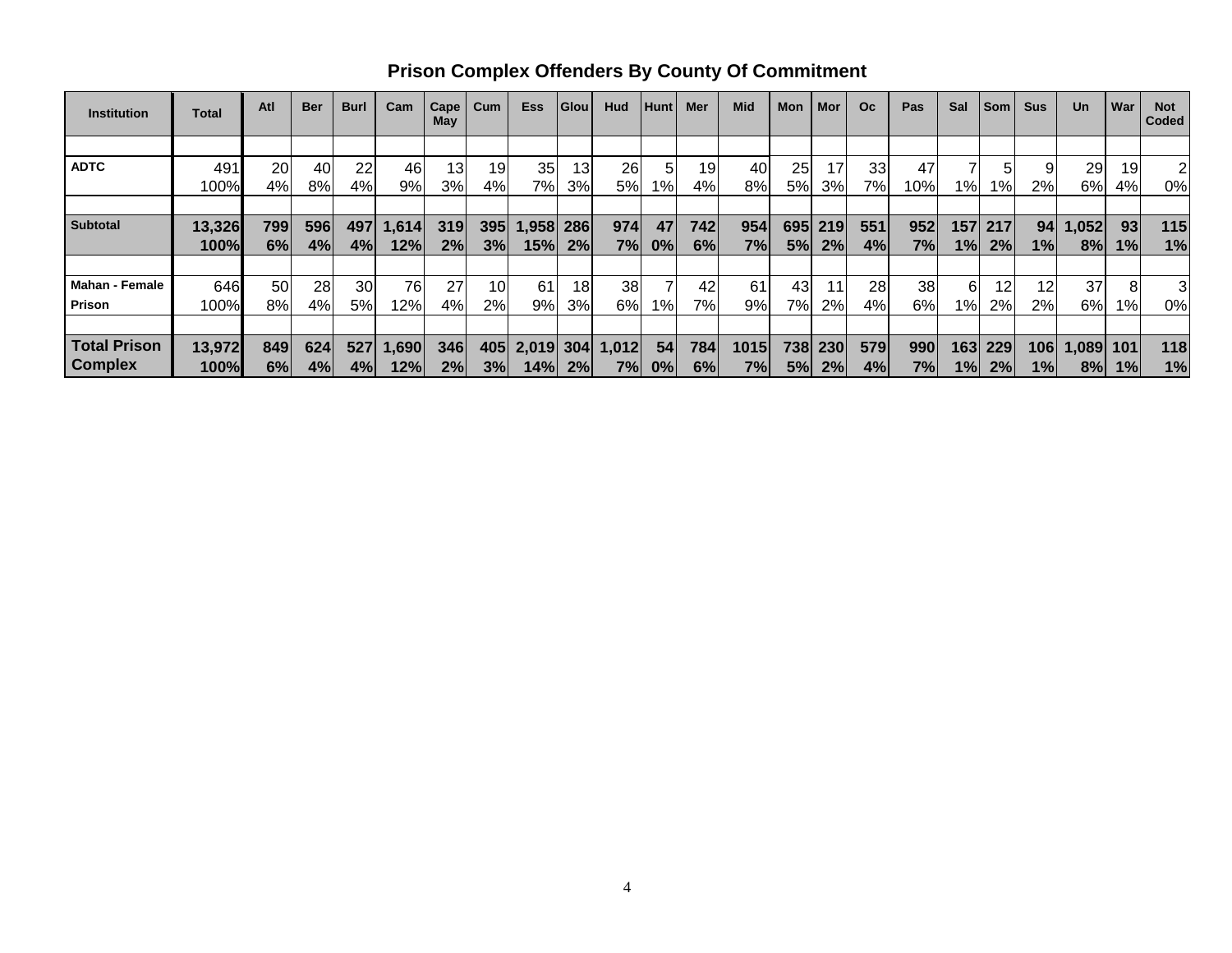| <b>Institution</b>                   | <b>Total</b> | Atl | <b>Ber</b>     | <b>Burl</b>    | Cam | Cape<br>May | Cum | <b>Ess</b> | Glou | Hud | Hunt           | Mer | <b>Mid</b> | Mon | Mor | <b>Oc</b> | Pas        | Sal | Som | <b>Sus</b>     | Un  | War            | <b>Not</b><br><b>Coded</b> |
|--------------------------------------|--------------|-----|----------------|----------------|-----|-------------|-----|------------|------|-----|----------------|-----|------------|-----|-----|-----------|------------|-----|-----|----------------|-----|----------------|----------------------------|
|                                      |              |     |                |                |     |             |     |            |      |     |                |     |            |     |     |           |            |     |     |                |     |                |                            |
| <b>Garden State</b>                  | 1,417        | 102 | 36             | 52             | 213 | 29          | 59  | 195        | 29   | 106 | 3              | 132 | 79         | 65  | 17  | 49        | 90         | 22  | 12  | 10             | 105 | 11             |                            |
|                                      | 100%         | 7%  | 3%             | 4%             | 15% | 2%          | 4%  | 14%        | 2%   | 7%  | 0%             | 9%  | 6%         | 5%  | 1%  | 3%        | 6%         | 2%  | 1%  | 1%             | 7%  | 1%             | 0%                         |
|                                      |              |     |                |                |     |             |     |            |      |     |                |     |            |     |     |           |            |     |     |                |     |                |                            |
| Mountainview                         | 675          | 32  | 36             | 15             | 48  | 14          |     | 111        | 10   | 59  | 4              | 29  | 61         | 42  |     | 24        | 79         | 6   | 15  | 6              | 67  | 6              | 0                          |
|                                      | 100%         | 5%  | 5%             | 2%             | 7%  | 2%          | 1%  | 16%        | 1%   | 9%  | 1%             | 4%  | 9%         | 6%  | 1%  | 4%        | <b>12%</b> | 1%  | 2%  | 1%             | 10% | 1%             | 0%                         |
|                                      |              |     |                |                |     |             |     |            |      |     |                |     |            |     |     |           |            |     |     |                |     |                |                            |
| Wagner                               | 305          | 17  | 9              | 8              | 32  | 5           | 13  | 49         | 7    | 29  | 0              | 21  | 16         | 15  | 6   | 5         | 18         | 5   | 3   | 3              | 39  | 5 <sub>l</sub> | 0                          |
| Main                                 | 100%         | 6%  | 3%             | 3%             | 10% | 2%          | 4%  | 16%        | 2%   | 10% | 0%             | 7%  | 5%         | 5%  | 2%  | 2%        | 6%         | 2%  | 1%  | 1%             | 13% | 2%             | 0%                         |
| Wagner                               | 260          | 23  | 5 <sub>l</sub> | 14             | 38  | 11          | 6   | 33         | 4    | 17  | $\overline{0}$ | 16  | 14         | 13  | 5   | 7         | 27         | 3   | 4   | $\overline{c}$ | 17  |                | 0                          |
| Ad Seg                               | 100%         | 9%  | 2%             | 5%             | 15% | 4%          | 2%  | 13%        | 2%   | 7%  | 0%             | 6%  | 5%         | 5%  | 2%  | 3%        | 10%        | 1%  | 2%  | 1%             | 7%  | 0%             | 0%                         |
|                                      |              |     |                |                |     |             |     |            |      |     |                |     |            |     |     |           |            |     |     |                |     |                |                            |
| Wagner                               | 88           | 2   | 2              | $\overline{2}$ | 9   | 7           |     | 12         | 2    | 3   |                | 5   | 6          | 8   |     | 4         | 9          |     |     | 0              | 12  | $\Omega$       | 0                          |
| <b>Minimum Units</b>                 | 100%         | 2%  | 2%             | 2%             | 10% | 8%          | 1%  | 14%        | 2%   | 3%  | 1%             | 6%  | 7%         | 9%  | 0%  | 5%        | 10%        | 1%  | 2%  | 0%             | 14% | 0%             | 0%                         |
|                                      |              |     |                |                |     |             |     |            |      |     |                |     |            |     |     |           |            |     |     |                |     |                |                            |
| Wagner                               | 653          | 42  | 16             | 24             | 79  | 23          | 20  | 94         | 13   | 49  |                | 42  | 36         | 36  | 11  | 16        | 54         | 9   | 9   | 5              | 68  | 6              | $\Omega$                   |
| <b>Total</b>                         | 100%         | 6%  | 2%             | 4%             | 12% | 4%          | 3%  | 14%        | 2%   | 8%  | 0%             | 6%  | 6%         | 6%  | 2%  | 2%        | 8%         | 1%  | 1%  | 1%             | 10% | 1%             | 0%                         |
|                                      |              |     |                |                |     |             |     |            |      |     |                |     |            |     |     |           |            |     |     |                |     |                |                            |
| <b>Total Youth</b><br><b>Complex</b> | 2,745        | 176 | 48             | 30             | 98  | 7           | 29  | 236        | 14   | 103 |                | 60  | 94         | 72  | 22  | 34        | 89         | 6   | 25  | 8              | 123 | 6              | 12                         |
|                                      | 100%         | 6%  | 2%             | 1%             | 4%  | 0%          | 1%  | 9%         | 1%   | 4%  | 0%             | 2%  | 3%         | 3%  | 1%  | 1%        | 3%         | 0%  | 1%  | 0%             | 4%  | 0%             | 0%                         |

**Youth Complex Offenders By County Of Commitment**